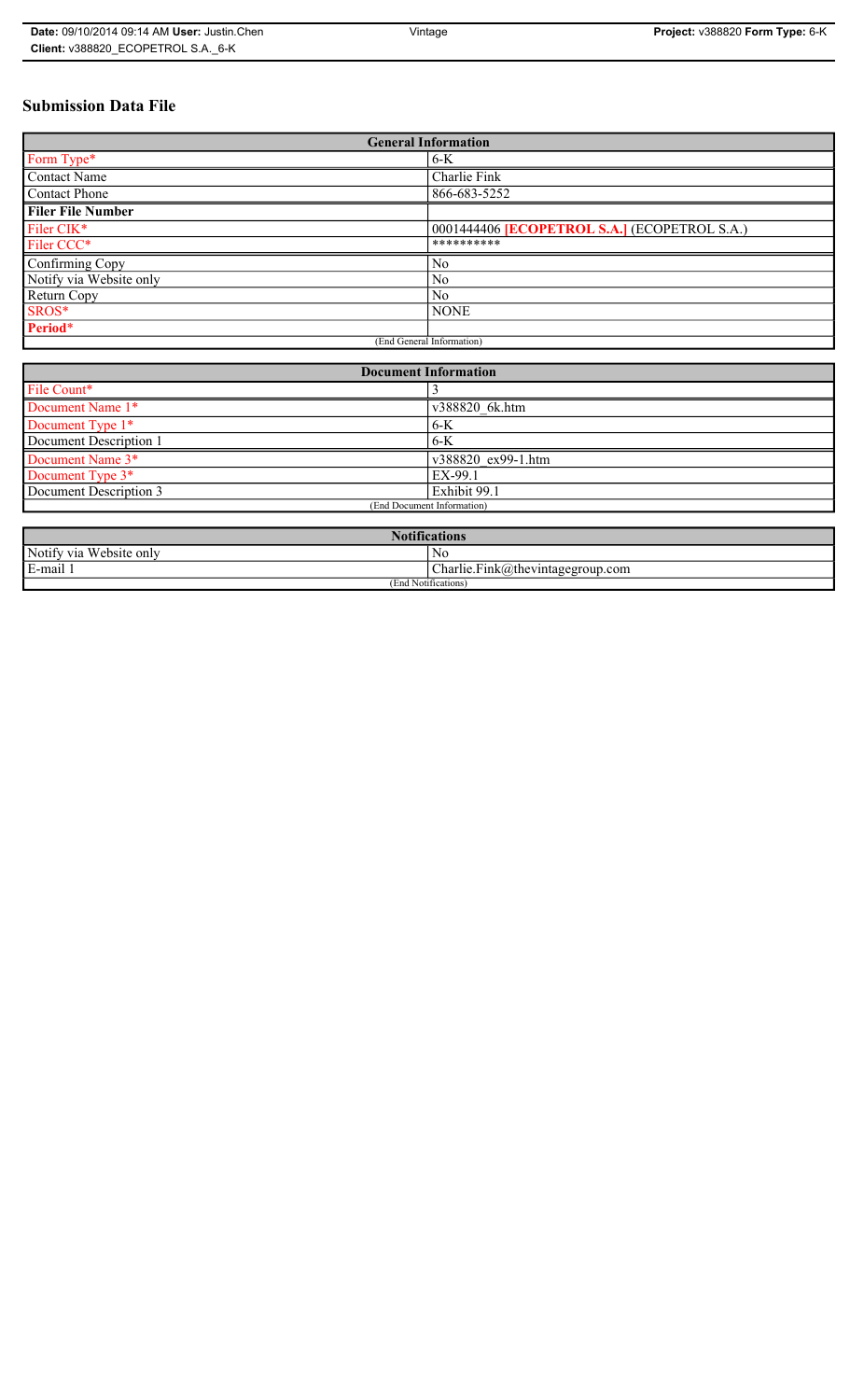#### **UNITED STATES**

**SECURITIES AND EXCHANGE COMMISSION Washington, D.C. 20549**

### **FORM 6-K**

### **REPORT OF FOREIGN PRIVATE ISSUER PURSUANT TO RULE 13a-16 OR 15d-16 UNDER THE SECURITIES EXCHANGE ACT OF 1934**

For the month of September, 2014 Commission File Number 001-34175

ECOPETROL S.A.

(Exact name of registrant as specified in its charter)

N.A.

(Translation of registrant's name into English)

COLOMBIA

(Jurisdiction of incorporation or organization)

Carrera 13 No. 36 – 24

BOGOTA – COLOMBIA

(Address of principal executive offices)

Indicate by check mark whether the registrant files or will file annual reports under cover of Form 20-F or Form 40-F.

Form 20-F  $\boxtimes$  Form 40-F  $\Box$ 

Indicate by check mark if the registrant is submitting the Form 6-K in paper as permitted by Regulation S-T Rule 101(b)(1)

 $Yes \Box No \boxtimes$ 

Indicate by check mark if the registrant is submitting the Form 6-K in paper as permitted by Regulation S-T Rule 101(b)(7)

 $Yes \Box No \boxtimes$ 

Indicate by check mark whether the registrant by furnishing the information contained in this form is also thereby furnishing the information to the Commission pursuant to Rule 12g3-2(b) under the Securities Exchange Act of 1934.

 $Yes \Box No \boxtimes$ 

If "Yes" is marked, indicate below the file number assigned to the registrant in connection with Rule 12g3-2(b): 82-  $N/A$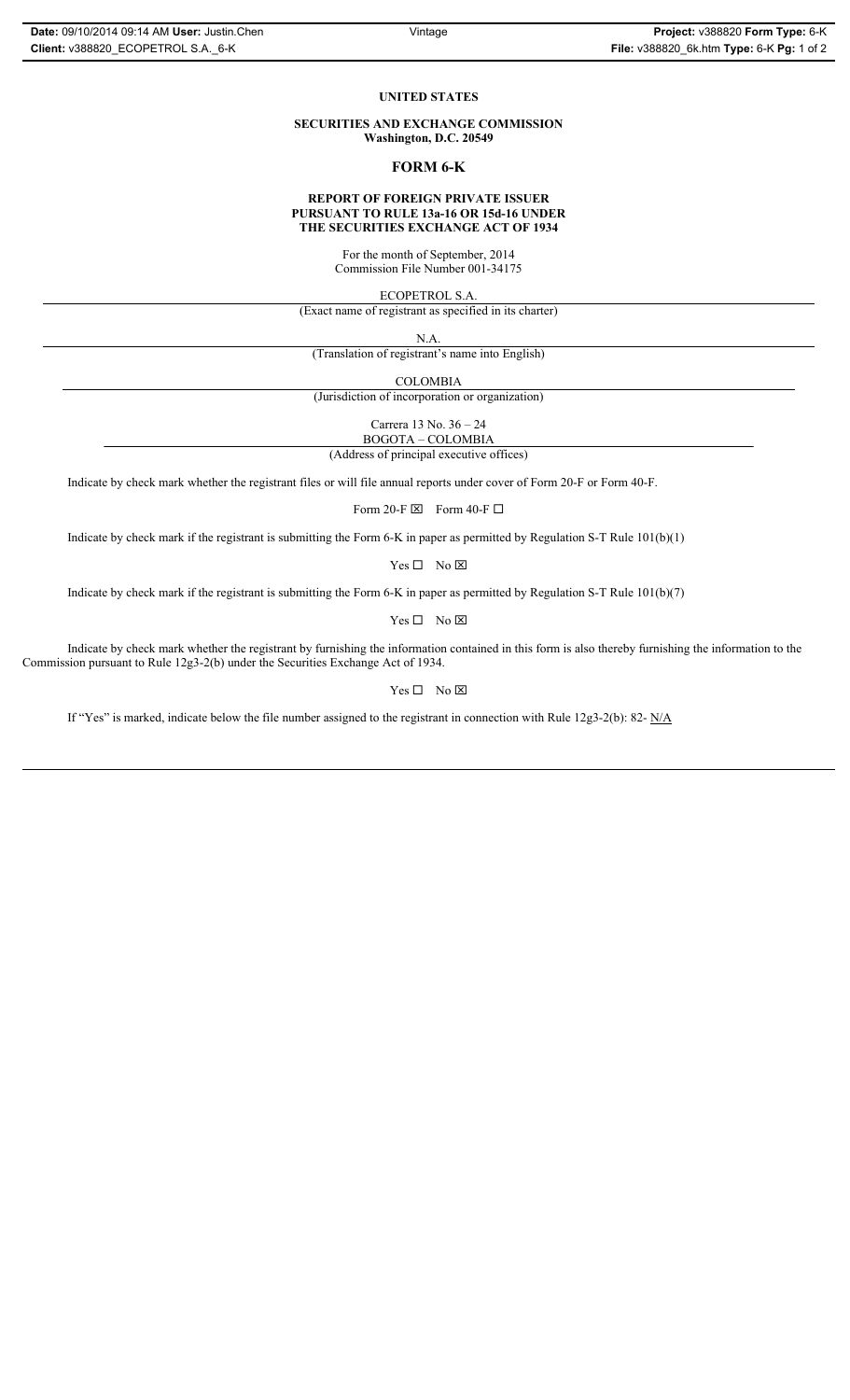| <b>Date: 09/10/2014 09:14 AM User: Justin.Chen</b> |
|----------------------------------------------------|
| Client: v388820 ECOPETROL S.A. 6-K                 |

## **SIGNATURES**

Pursuant to the requirements of the Securities Exchange Act of 1934, the registrant has duly caused this report to be signed on its behalf by the undersigned, thereunto duly authorized.

Ecopetrol S.A.

By: /s/ Alberto Vargas Peñalosa Name: Alberto Vargas Peñalosa Title: Acting Chief Financial Officer

Date: September 9, 2014